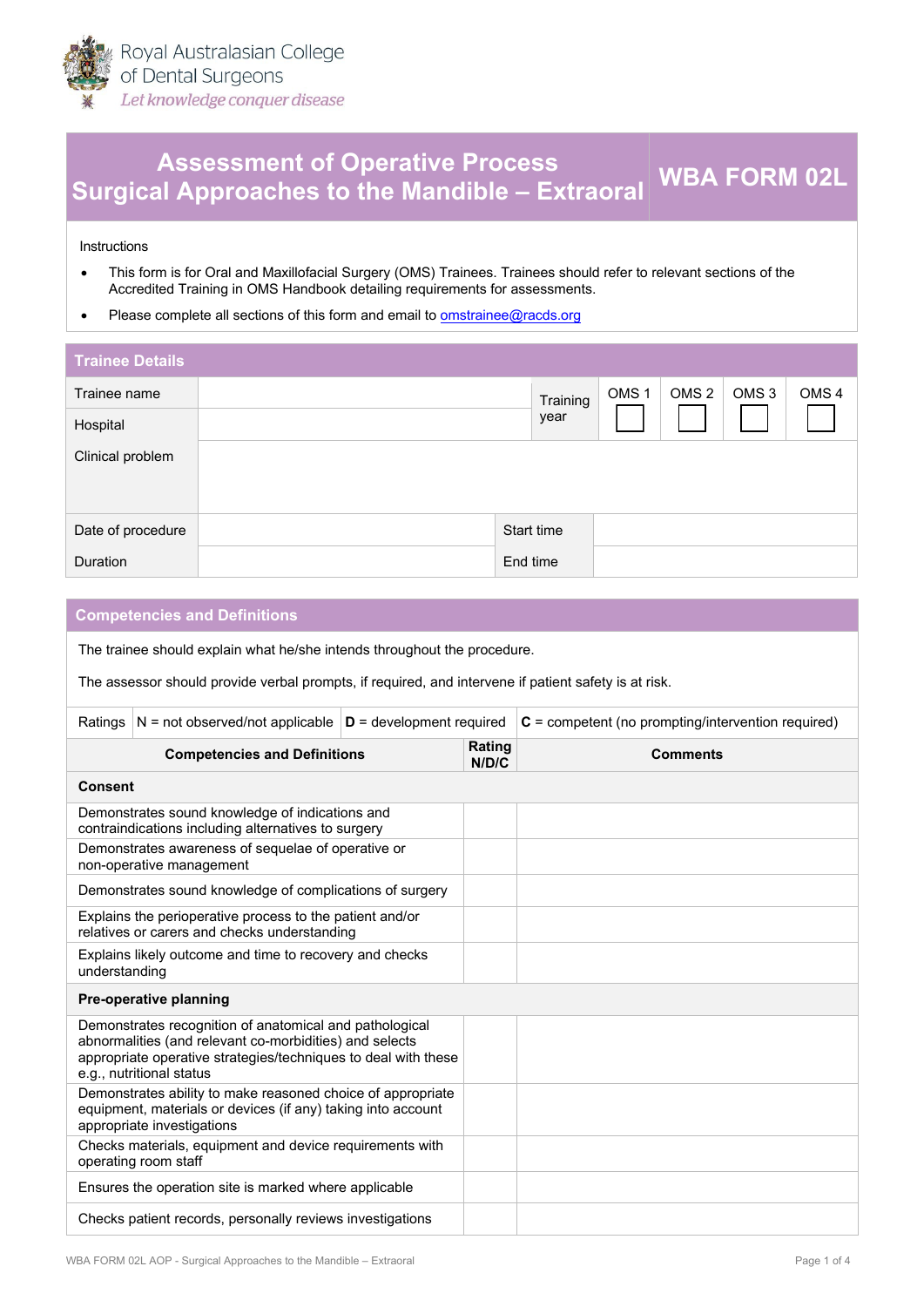

Royal Australasian College<br>of Dental Surgeons Let knowledge conquer disease

| <b>Competencies and Definitions</b>                                                                                                | Rating<br>N/D/C | <b>Comments</b> |  |  |
|------------------------------------------------------------------------------------------------------------------------------------|-----------------|-----------------|--|--|
| Pre-operative preparation                                                                                                          |                 |                 |  |  |
| Checks in theatre that consent has been obtained and<br>appropriate time out procedures                                            |                 |                 |  |  |
| Gives effective briefing to theatre team                                                                                           |                 |                 |  |  |
| Ensures proper and safe positioning of the patient on the<br>operating table                                                       |                 |                 |  |  |
| Demonstrates careful skin or mucosal preparation - as<br>required                                                                  |                 |                 |  |  |
| Demonstrates careful draping of the patient's operative field                                                                      |                 |                 |  |  |
| Ensures general equipment and materials are deployed<br>safely (e.g., suction, diathermy)                                          |                 |                 |  |  |
| Ensures appropriate drugs, inc. local anaesthesia are<br>administered where appropriate                                            |                 |                 |  |  |
| Deploys specialist supporting equipment (e.g., operating<br>microscope) effectively                                                |                 |                 |  |  |
| <b>Exposure and closure</b>                                                                                                        |                 |                 |  |  |
| Demonstrates knowledge of optimum skin<br>incision/mucosal/portal/access                                                           |                 |                 |  |  |
| Achieves an adequate exposure through purposeful<br>dissection in correct tissue planes and identifies all<br>structures correctly |                 |                 |  |  |
| Completes a sound wound repair where appropriate                                                                                   |                 |                 |  |  |
| Protects the wounds with dressings, splints and drains where<br>appropriate                                                        |                 |                 |  |  |
| Intra-operative technique                                                                                                          |                 |                 |  |  |
| Follows an agreed logical sequence or protocol for the<br>procedure                                                                |                 |                 |  |  |
| Consistently handles tissue well with minimal damage                                                                               |                 |                 |  |  |
| Controls bleeding promptly by appropriate method                                                                                   |                 |                 |  |  |
| Demonstrates a sound technique of knots and<br>sutures/staples                                                                     |                 |                 |  |  |
| Uses instruments appropriately and safely                                                                                          |                 |                 |  |  |
| Proceeds at appropriate pace with economy of movement                                                                              |                 |                 |  |  |
| Anticipates and responds appropriately to variation e.g.,<br>anatomy                                                               |                 |                 |  |  |
| Deals calmly and effectively with unexpected<br>events/complications                                                               |                 |                 |  |  |
| Uses assistant(s) to the best advantage at all times                                                                               |                 |                 |  |  |
| Communicates clearly and consistently with the scrub team                                                                          |                 |                 |  |  |
| Communicates clearly with the anaesthetist                                                                                         |                 |                 |  |  |
| Incision through skin to subcutaneous tissues                                                                                      |                 |                 |  |  |
| Wound edges undermined with scalpel or scissors                                                                                    |                 |                 |  |  |
| Dissection to platysma muscle scissors, scalpel or blunt<br>dissection with gauze                                                  |                 |                 |  |  |
| Platysma muscle divided along full length of incision                                                                              |                 |                 |  |  |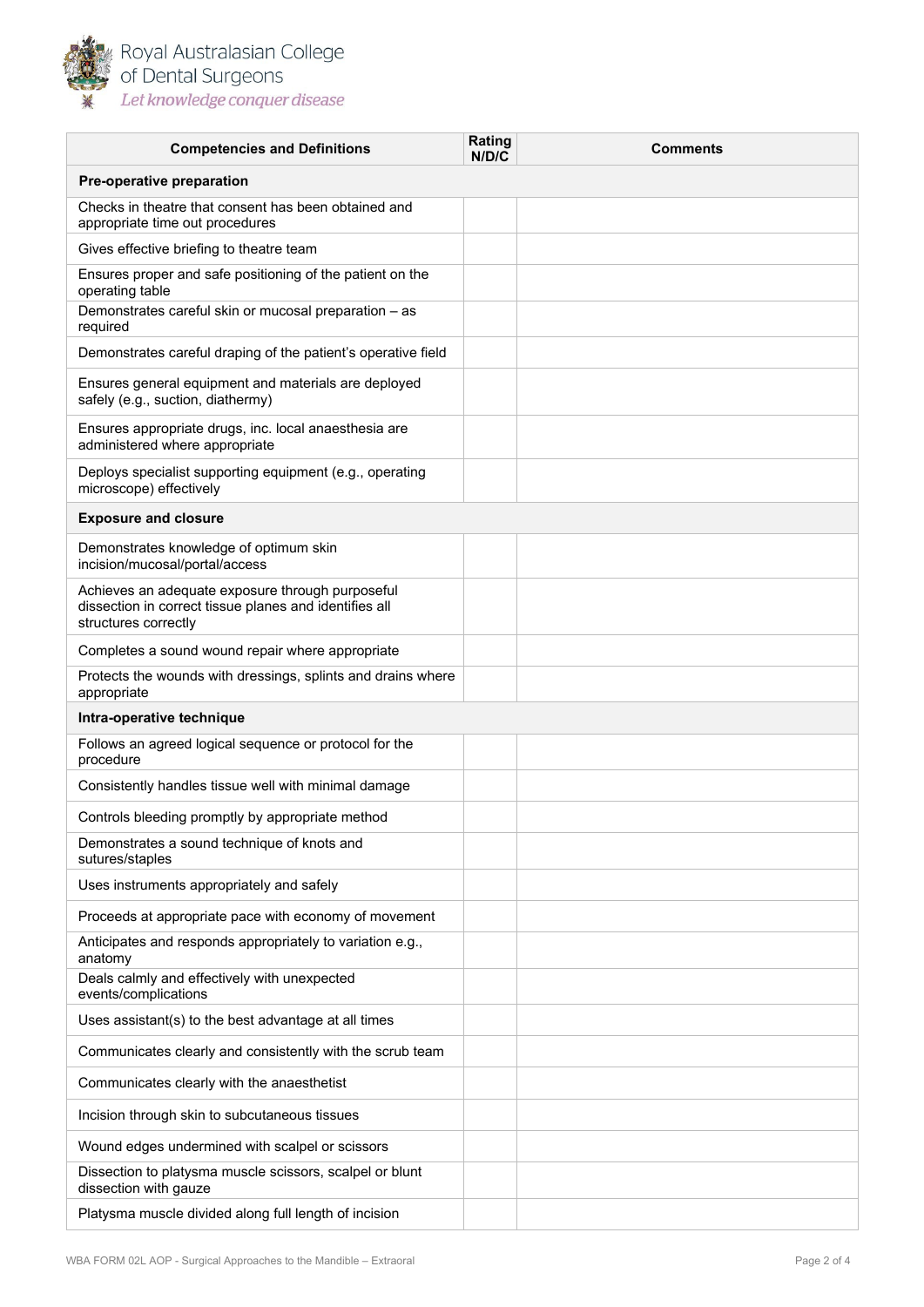

Royal Australasian College<br>of Dental Surgeons Let knowledge conquer disease

| <b>Competencies and Definitions</b>                                          | Rating<br>N/D/C | <b>Comments</b> |  |
|------------------------------------------------------------------------------|-----------------|-----------------|--|
| Dissection deepened within deep cervical fascia towards<br>mandible          |                 |                 |  |
| Facial artery and vein identified and tied if necessary                      |                 |                 |  |
| Mandibular branch of facial nerve identified                                 |                 |                 |  |
| Incises muscle and periosteum depending on location                          |                 |                 |  |
| Periosteum swept of mandible                                                 |                 |                 |  |
| Pathology appropriately treated                                              |                 |                 |  |
| Controls bleeding                                                            |                 |                 |  |
| Placement of drain                                                           |                 |                 |  |
| Debrides wound and closes in layers                                          |                 |                 |  |
| Post-operative management                                                    |                 |                 |  |
| Ensures the patient is transferred safely from the operating<br>table to bed |                 |                 |  |
| Constructs a clear operation note                                            |                 |                 |  |
| Records clear and appropriate post-operative instructions                    |                 |                 |  |
| Deals with specimens. Labels and orientates specimens<br>appropriately       |                 |                 |  |

| <b>Procedure Outcome (completed by assessor)</b>                             |                                                                                            |  |  |  |  |
|------------------------------------------------------------------------------|--------------------------------------------------------------------------------------------|--|--|--|--|
| Level at which completed elements of the AOP were performed on this occasion |                                                                                            |  |  |  |  |
| Level 0                                                                      | Insufficient evidence observed to support a summary judgment                               |  |  |  |  |
| Level 1                                                                      | Unable to perform the procedure, or part observed, under supervision                       |  |  |  |  |
| Level 2                                                                      | Able to perform the procedure, or part observed, under supervision                         |  |  |  |  |
| Level 3                                                                      | Able to perform the procedure with minimum supervision (needed occasional help)            |  |  |  |  |
| Level 4                                                                      | Competent to perform the procedure unsupervised (could deal with complications that arose) |  |  |  |  |